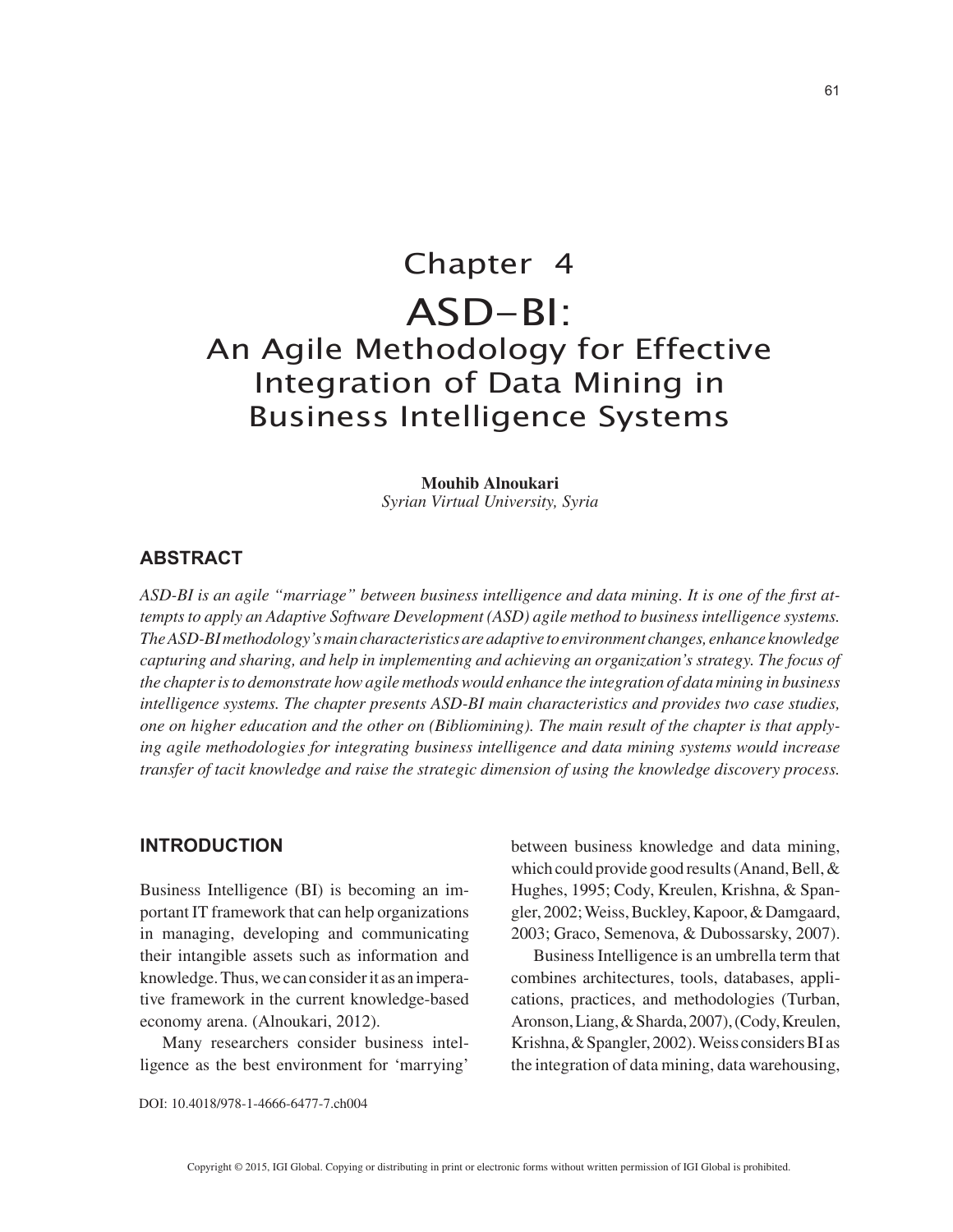knowledge management, and traditional decision support systems (Weiss, Buckley, Kapoor, & Damgaard, 2003).

According to Stevan Dedijer (to many considered as the father of BI), knowledge management emerged in part from thinking of the "intelligence approach" to business. Dedijer thinks that "Intelligence" is more descriptive than knowledge. He considers knowledge to be static, whereas intelligence is dynamic (Marren, 2004).

The main complex part in any business intelligence system is in its intelligence abilities. This is mainly found in the post of data mining phase, where the system has to interpret its data mining results using a visual environment (Alnoukari, 2012). The measure of any business intelligence solution is its ability to derive knowledge from data. The challenge is to meet with the ability to identify patterns, trends, rules, and relationships from volumes of information, which is too large to be processed by human analysis alone.

In summary, business intelligence is the use of all the organization's resources: data, applications, people and processes in order to increase its knowledge, implement and achieve its strategy, and adapt to the environment's dynamism (Alnoukari, Alzoabi, & Hanna, 2008).

Business intelligence systems are mainly characterized by flexibility and adaptability, which traditional process modeling is not able to deal with. Traditional process modeling requires a lot of documentations and reports, this causes traditional methodology to not be able to fulfill dynamic requirement changes in our high-speed, high-change environment (Gersten, Wirth, & Arndt, 2000).

Agile methodology - which means adaptable, not rigid (Keith, 2006) - is based on the following idea: a team can be more effective in responding to change if it can enhance the information flow between members of the team, and reduce the time between taking decision and seeing the consequences of that decision. Enhancing information flow within the development team can be done

by creating a community of practices, where the team members can share ideas and knowledge. Reducing the time between taking a decision, and seeing the feedback requires the involvement of expert users within the development team in order to get rapid feedback of developers design choices. Thus, agile process requires responsive people and organizations. Agile people will not be able to work in the rigid organizations, and vice-versa (Cockburn & Highsmith, 2001). Agile processes, unlike traditional ones, "focus more on people interactions and code development rather than on documentation and planning" (Keith, 2006).

Agile modeling has many process centric software management methods, such as: Adaptive Software Development (ASD), Extreme Programming (XP), Lean Development, SCRUM, and Crystal Light methods. Agile shares the same properties by focusing on people, results, minimal methods, and maximum collaboration. All agile methodologies are able to gear with high-speed high change environments (Highsmith, 2000).

The most widely used methodology when applying data mining processes is named "CRISP-DM" (Shearer, 2000; Hofmann, 2003). It was one of the first attempts towards standardizing data mining process modeling (Shearer, 2000). CRISP-DM is one of the traditional Knowledge Discovery Process (KDP) approach, other categorizations suggested by Alnoukari include Ontology-based KDP, Web-based KDP and Agile-based KDP (Alnoukari, 2012).

The main contribution of this chapter is to demonstrate how agile methods would enhance the integration of data mining in business intelligence systems. The chapter will start by providing an overview on the evolution of the business intelligence and data mining concepts. Then, it will provide a brief description about ASD agile methodology and the evolution of agile business intelligence. Then, ASD-BI methodology will be presented and described in details. Finally, this chapter will describe two case studies. The first one in the domain of University Information